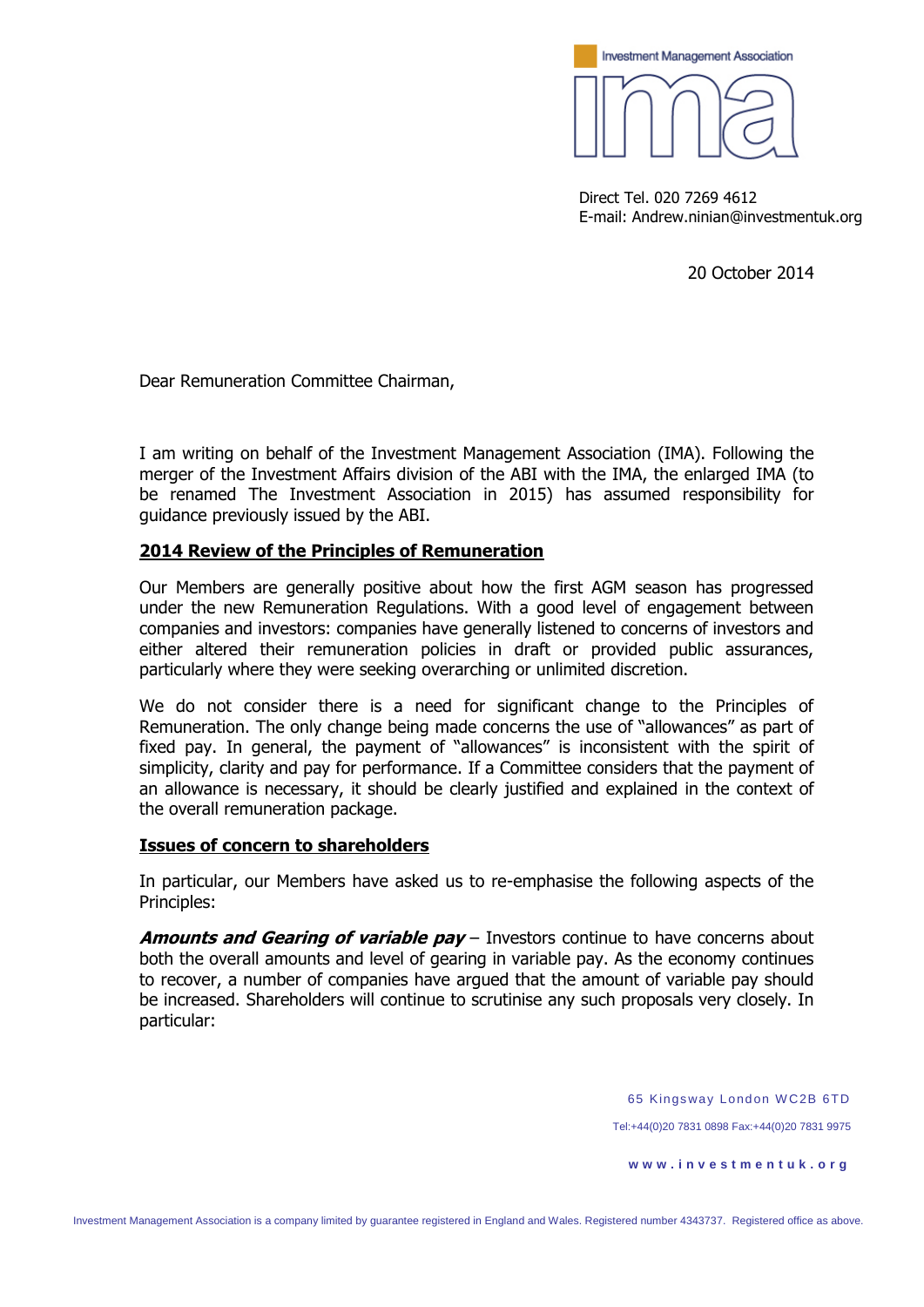- In normal circumstances, basic salary increases should not exceed inflation or the increase for the general workforce. The reasons for any increase greater than this should be clearly set out;
- The reasons for any increase to maximum variable pay should be clearly explained. An increase in the size of the company is not in itself a sufficient rationale.

**Threshold performance** – Members are also concerned about the absolute amounts payable for the achievement of threshold performance. Given current grant sizes of longterm incentives, even if 25% of an award vests for median or threshold performance, this can sometimes lead to vesting of substantial payments. Members look at the absolute amount paid to an executive director for threshold performance, not just the proportion of the award which vests.

**Length of performance/holding period** – The performance period for long-term incentives should be linked to the implementation of the strategy of the business and so be no less than three years and preferably longer. Committees should consider the use of additional holding periods. Whilst some have done so, shareholders encourage all companies to consider longer performance periods and/or holding periods.

**Retrospective changes to performance conditions** – IMA Members are aware that some companies are considering retrospective changes to performance conditions to take account of recent movements in exchange rates, which may have a significant impact on the outturn of profit-based performance measures. We do not support any retrospective changes to performance metrics. Shareholders are not immune to these exchange rate fluctuations and consider the management of exchange rate risk to be part of an Executive's role.

## **The last AGM season**

Members have asked us to highlight the following experiences from the last AGM season.

**Engagement process** – A number of companies received a significant negative vote, despite consulting on their proposals in draft. Shareholders consider that the remuneration engagement process could be improved:

- Consulting or informing shareholders some companies say they are consulting shareholders when in actual fact they are informing them of a decision already made. Companies should be clear with shareholders if they are only notifying shareholders of a change;
- Consult shareholders as early as possible Problems often arise when a company comes to investors too late to consider proposals properly and give feedback;
- Full information Problems often arise if the full details of a proposal are not given during the consultation. This can include missing information on the structure of the plan or performance conditions. Additional elements or aspects of pay are also often not discussed;
- Provide a wrap up of the consultation process Consultations can often run into the AGM period. It is helpful if companies send a wrap-up letter confirming that the consultation process has closed and setting out what has been decided.

**Retrospective disclosure of annual bonus targets** – The level of retrospective disclosure companies have provided on performance targets has been disappointing.